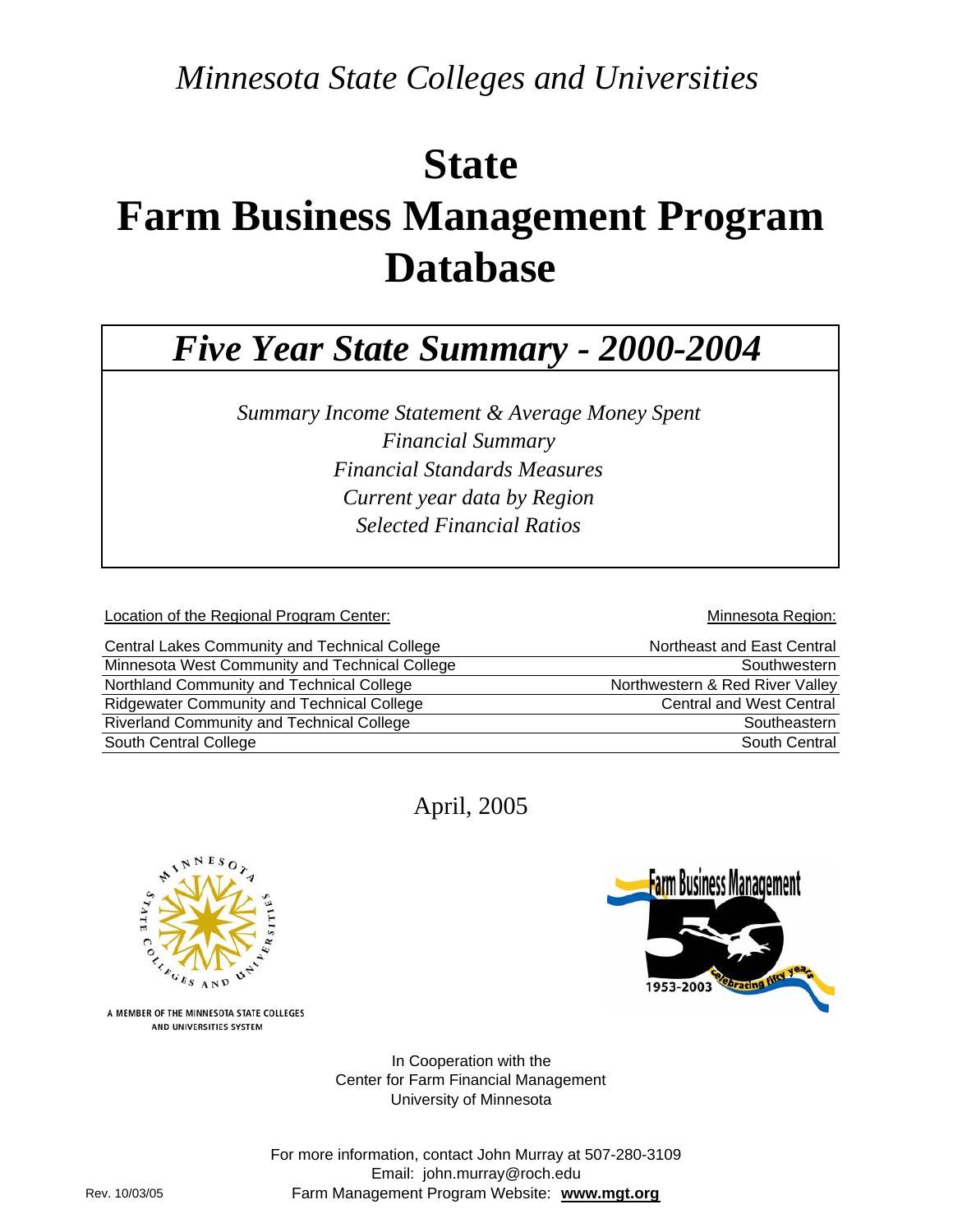#### **Summary Farm Income Statement (Farms Sorted By Years)** *Minnesota State Colleges & Universities - Farm Business Management*

|                                   | 2004    | 2003    | 2002     | 2001      | 2000    |
|-----------------------------------|---------|---------|----------|-----------|---------|
| Number of farms                   | 2234    | 2266    | 2166     | 2418      | 2293    |
| <b>Farm Revenue</b>               |         |         |          |           |         |
| Crop sales                        | 179,335 | 174,324 | 153,849  | 124,949   | 121,591 |
| Change in crop and feed inventory | 850     | 7,267   | 18,704   | $-11,230$ | 13,150  |
| Livestock sales                   | 198,421 | 152,215 | 139,965  | 153,780   | 129,555 |
| Change in mkt livestock inventory | 4,799   | 2,302   | $-565$   | 1,390     | 3,600   |
| Government payments               | 23,762  | 28,172  | 14,467   | 49,372    | 48,173  |
| Other cash income                 | 36,840  | 29,312  | 29,811   | 18,708    | 21,056  |
| Change in accounts receivable     | 9226    | $-144$  | 305      | 1521      | 3181    |
| <b>Gross revenue</b>              | 453,233 | 393,448 | 356,536  | 338,490   | 340,306 |
| <b>Farm Expenses</b>              |         |         |          |           |         |
| Cash operating expenses           | 336,393 | 293,349 | 259,281  | 257,504   | 240,497 |
| Change in prepaid exp & supplies  | 3,712   | 3,258   | $-3,194$ | 699       | 2,807   |
| Change in accounts payable        | 586     | $-673$  | $-2242$  | $-171$    | $-655$  |
| Depreciation & other capital adj  | 24,954  | 24,549  | 24,323   | 21,570    | 20,475  |
| Total operating expense           | 357,049 | 315,313 | 289,040  | 278,546   | 258,820 |
| Interest paid                     | 22,932  | 23,369  | 23,433   | 26,051    | 24,864  |
| Change in accrued interest        | 491     | $-111$  | $-10$    | 90        | 539     |
| <b>Total expense</b>              | 380,472 | 338,571 | 312,463  | 304,687   | 284,223 |
| Net farm income                   | 72,761  | 54,880  | 44,075   | 33,806    | 56,083  |

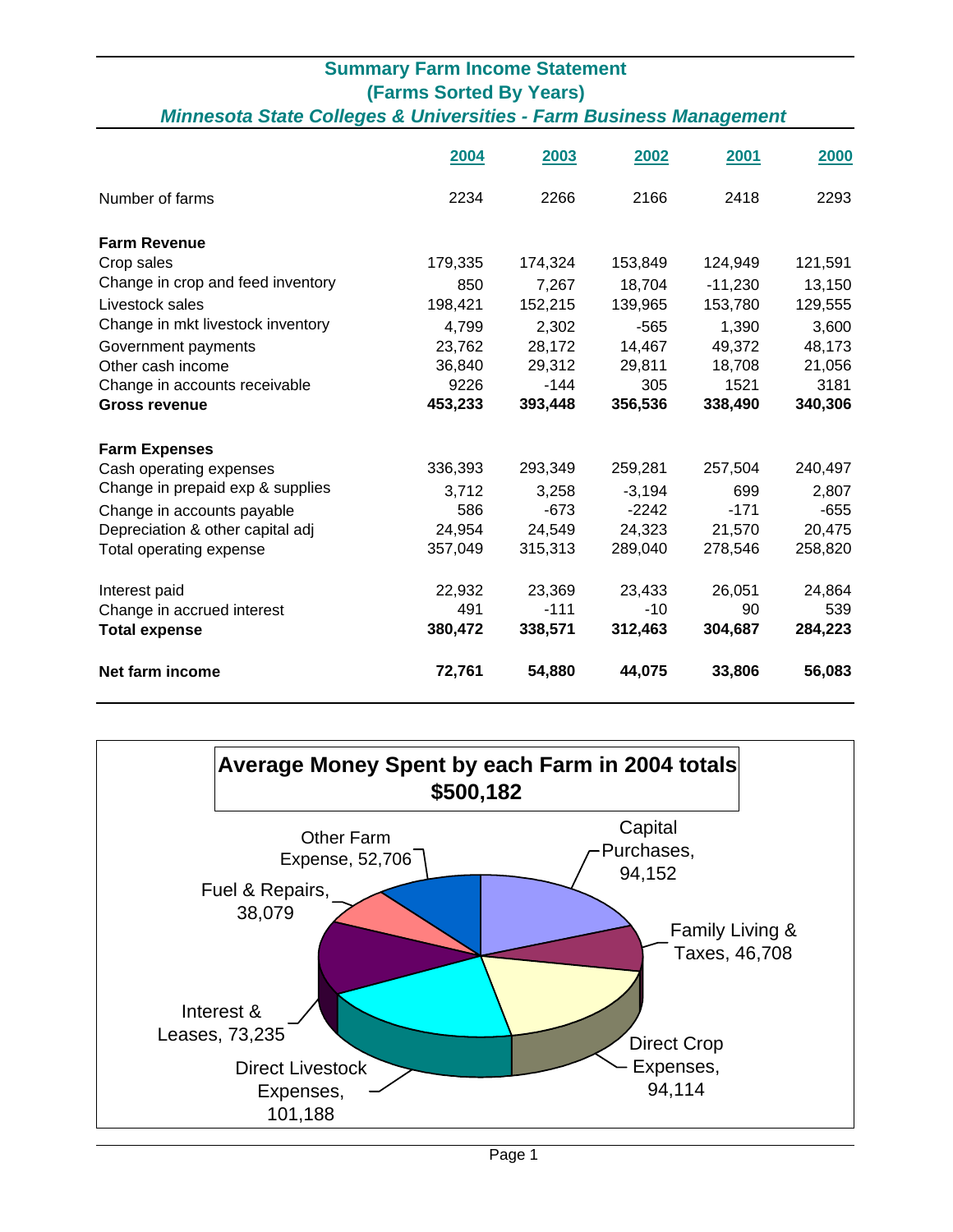### **Financial Summary (Farms Sorted By Years)** *Minnesota State Colleges & Universities - Farm Business Management*

|                                  | 2004      | 2003      | 2002      | 2001      | 2000      |
|----------------------------------|-----------|-----------|-----------|-----------|-----------|
| Number of farms                  | 2234      | 2266      | 2166      | 2418      | 2293      |
| <b>Income Statement</b>          |           |           |           |           |           |
| Gross cash farm income           | 438,358   | 384,026   | 338,094   | 346,810   | 320,375   |
| Total cash farm expense          | 359,325   | 316,718   | 282,714   | 283,555   | 265,361   |
| Net cash farm income             | 79,033    | 67,308    | 55,380    | 63,256    | 55,014    |
| Inventory change                 | 18,682    | 12,121    | 13,019    | $-7,880$  | 21,544    |
| Depreciation and capital adjust  | $-24,954$ | $-24,549$ | $-24,323$ | $-21,570$ | $-20,475$ |
| Net farm income                  | 72,761    | 54,880    | 44,075    | 33,806    | 56,083    |
| <b>Profitability (cost)</b>      |           |           |           |           |           |
| Labor and management earnings    | 49,125    | 33,716    | 24,343    | 14,554    | 38,256    |
| Rate of return on assets         | 8.0%      | 6.5%      | 5.8%      | 5.2%      | 8.9%      |
| Rate of return on equity         | 10.9%     | 7.4%      | 5.4%      | 2.9%      | 10.6%     |
| Operating profit margin          | 17.6%     | 14.9%     | 13.7%     | 12.7%     | 19.9%     |
| Asset turnover rate              | 45.6%     | 43.8%     | 42.3%     | 40.6%     | 45.0%     |
| <b>Liquidity</b>                 |           |           |           |           |           |
| Ending current ratio             | 1.48      | 1.43      | 1.37      | 1.36      | 1.55      |
| Ending working capital           | 76,346    | 62,873    | 53,883    | 45,405    | 62,836    |
| End working capital to gross inc | 17.4%     | 16.4%     | 15.9%     | 13.1%     | 19.6%     |
| Term debt coverage ratio         | 162.8%    | 140.8%    | 128.7%    | 110.8%    | 163.8%    |
| Expense as a percent of income   | 78.4%     | 79.8%     | 80.8%     | 83.6%     | 77.5%     |
| Interest as a percent of income  | 5.2%      | 5.9%      | 6.6%      | 7.7%      | 7.5%      |
| <b>Solvency (market)</b>         |           |           |           |           |           |
| Number of sole proprietors       | 2,234     | 2,266     | 2,165     | 2,418     | 2,292     |
| Ending farm assets               | 1,132,961 | 1,011,283 | 950,425   | 885,331   | 827,360   |
| Ending farm liabilities          | 560,354   | 514,391   | 497,298   | 451,840   | 422,602   |
| Ending total assets              | 1,273,818 | 1,143,305 | 1,070,572 | 999,330   | 937,631   |
| Ending total liabilities         | 590,327   | 543,310   | 522,043   | 472,116   | 441,036   |
| Ending net worth                 | 683,491   | 599,994   | 548,529   | 527,214   | 496,595   |
| Net worth change                 | 74,211    | 61,192    | 37,249    | 32,767    | 37,329    |
| Ending farm debt to asset ratio  | 49%       | 51%       | 52%       | 51%       | 51%       |
| Beg total debt to asset ratio    | 48%       | 49%       | 49%       | 48%       | 48%       |
| End total debt to asset ratio    | 46%       | 48%       | 49%       | 47%       | 47%       |
| <b>Nonfarm Information</b>       |           |           |           |           |           |
| Net nonfarm income               | 21,589    | 21,602    | 20,556    | 20,340    | 18,700    |
| Farms reporting living expenses  | 924       | 981       | 1,195     | 1,175     | 1,133     |
| Total family living expense      | 38,616    | 34,941    | 32,308    | 30,258    | 29,465    |
| Total living, invest, & capital  | 57,656    | 51,755    | 49,729    | 50,712    | 48,328    |
| <b>Crop Acres</b>                |           |           |           |           |           |
| Total acres owned                | 275       | 270       | 269       | 281       | 274       |
| Total crop acres                 | 754       | 734       | 709       | 712       | 696       |
| Total crop acres owned           | 222       | 212       | 206       | 219       | 213       |
| Total crop acres cash rented     | 505       | 493       | 470       | 458       | 444       |
| Total crop acres share rented    | 27        | 29        | 33        | 35        | 39        |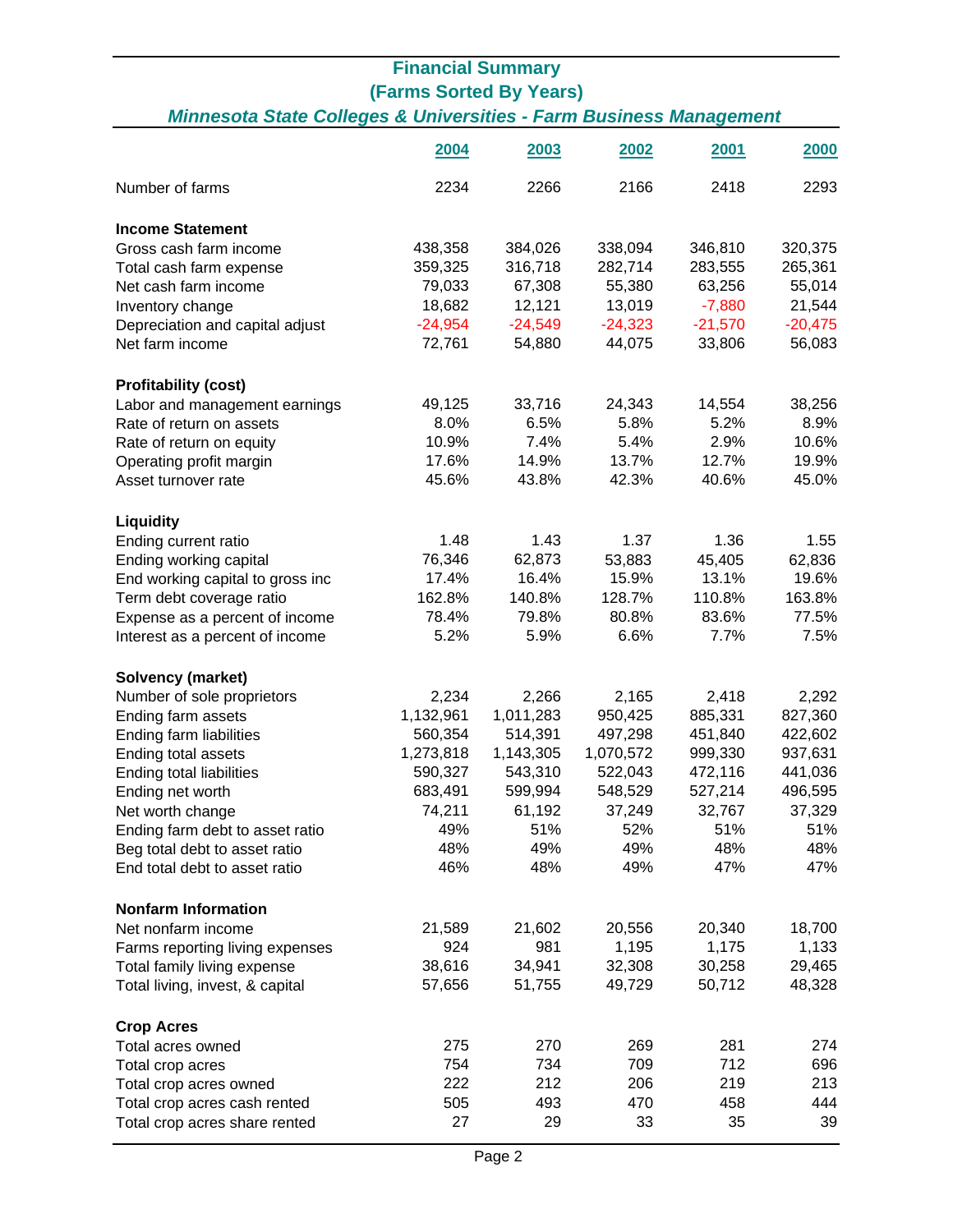|                                                                               | <b>Financial Standards Measures</b> |        |        |        |        |
|-------------------------------------------------------------------------------|-------------------------------------|--------|--------|--------|--------|
| <b>(Farms Sorted By Years)</b>                                                |                                     |        |        |        |        |
| <b>Minnesota State Colleges &amp; Universities - Farm Business Management</b> |                                     |        |        |        |        |
|                                                                               |                                     |        |        |        |        |
|                                                                               | 2004                                | 2003   | 2002   | 2001   | 2000   |
| Number of farms                                                               | 2234                                | 2266   | 2166   | 2418   | 2293   |
| Liquidity                                                                     |                                     |        |        |        |        |
| <b>Current ratio</b>                                                          | 1.48                                | 1.43   | 1.37   | 1.36   | 1.55   |
| Working capital                                                               | 76,346                              | 62,873 | 53,883 | 45,405 | 62,836 |
| <b>Solvency (market)</b>                                                      |                                     |        |        |        |        |
| Farm debt to asset ratio                                                      | 49%                                 | 51%    | 52%    | 51%    | 51%    |
| Farm equity to asset ratio                                                    | 51%                                 | 49%    | 48%    | 49%    | 49%    |
| Farm debt to equity ratio                                                     | 98%                                 | 104%   | 110%   | 104%   | 104%   |
| <b>Profitability (cost)</b>                                                   |                                     |        |        |        |        |
| Rate of return on farm assets                                                 | 8.0%                                | 6.5%   | 5.8%   | 5.2%   | 8.9%   |
| Rate of return on farm equity                                                 | 10.9%                               | 7.4%   | 5.4%   | 2.9%   | 10.6%  |
| Operating profit margin                                                       | 17.6%                               | 14.9%  | 13.8%  | 12.8%  | 19.9%  |
| Net farm income                                                               | 72,761                              | 54,880 | 44,086 | 33,738 | 56,283 |
| <b>Repayment Capacity</b>                                                     |                                     |        |        |        |        |
| Term debt coverage ratio                                                      | 163%                                | 141%   | 129%   | 111%   | 164%   |
| Capital replacement margin                                                    | 35,569                              | 22,456 | 14,951 | 5,388  | 28,639 |
| <b>Efficiency</b>                                                             |                                     |        |        |        |        |
| Asset turnover rate (cost)                                                    | 45.6%                               | 43.8%  | 42.2%  | 40.5%  | 44.9%  |
| Operating expense ratio                                                       | 73.3%                               | 73.9%  | 74.2%  | 75.9%  | 70.1%  |
| Depreciation expense ratio                                                    | 5.5%                                | 6.2%   | 6.8%   | 6.4%   | 6.0%   |
| Interest expense ratio                                                        | 5.2%                                | 5.9%   | 6.6%   | 7.7%   | 7.5%   |
| Net farm income ratio                                                         | 16.1%                               | 13.9%  | 12.4%  | 10.0%  | 16.5%  |

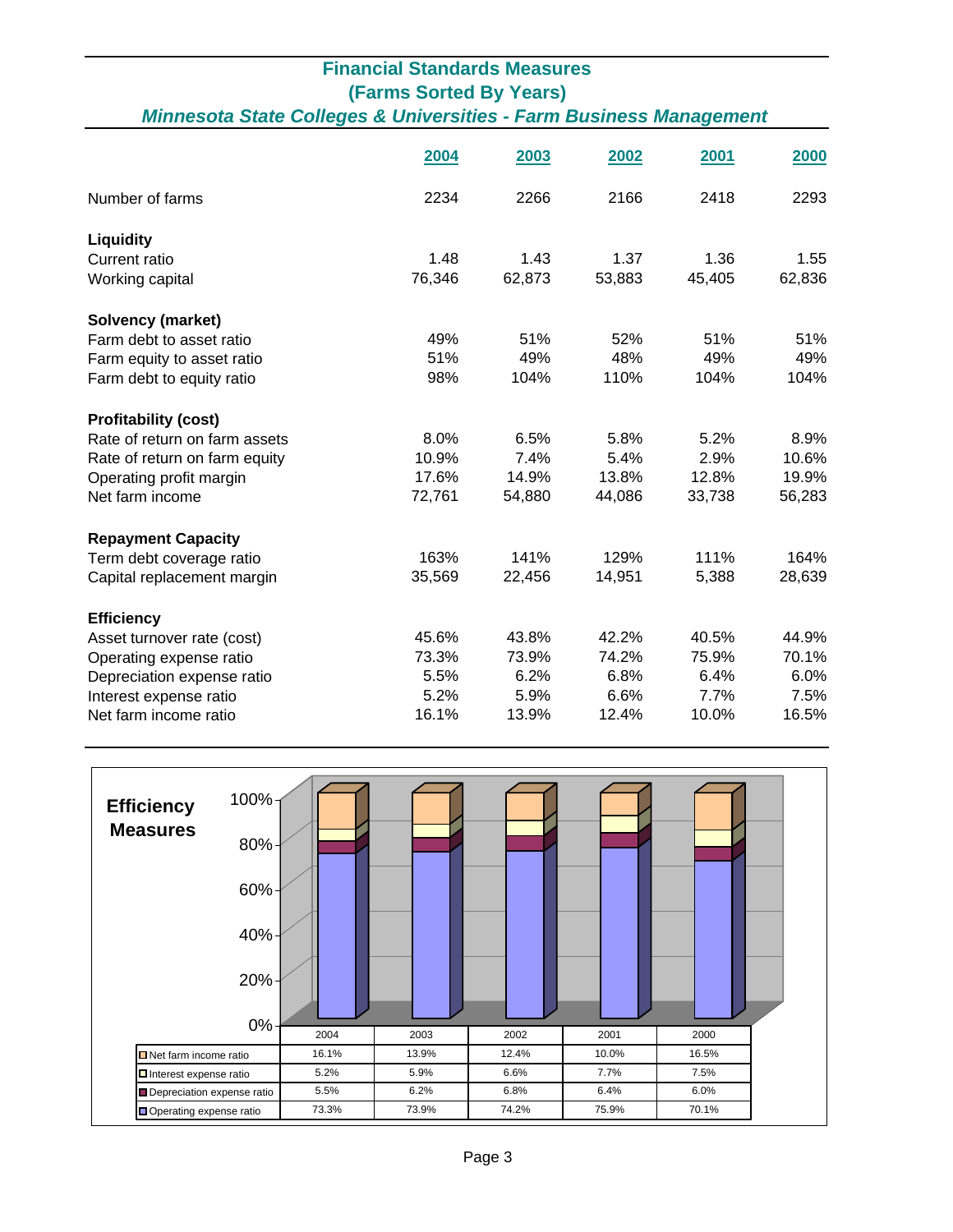## **2004 Financial Summary (Farms Sorted By Report Region)** *Minnesota State Colleges & Universities - Farm Business Management*

|                                  | <b>NC&amp;NW</b> | <b>Valley</b> | <b>WC&amp;C</b> | <b>SW&amp;SC</b> | <b>SE</b> |
|----------------------------------|------------------|---------------|-----------------|------------------|-----------|
| Number of farms                  | 417              | 144           | 500             | 741              | 423       |
| <b>Income Statement</b>          |                  |               |                 |                  |           |
| Gross cash farm income           | 306,049          | 576,711       | 407,934         | 440,721          | 542,747   |
| Total cash farm expense          | 242,120          | 446,290       | 330,791         | 365,264          | 462,919   |
| Net cash farm income             | 63,929           | 130,420       | 77,143          | 75,457           | 79,829    |
| Inventory change                 | 7,252            | $-31,587$     | 23,466          | 21,049           | 37,417    |
| Depreciation and capital adjust  | $-19,524$        | $-22,712$     | $-24,395$       | $-27,813$        | $-26,277$ |
| Net farm income                  | 51,656           | 76,121        | 76,214          | 68,693           | 90,969    |
| <b>Profitability (cost)</b>      |                  |               |                 |                  |           |
| Labor and management earnings    | 33,061           | 36,707        | 50,735          | 48,740           | 65,237    |
| Rate of return on assets         | 6.7%             | 4.70%         | 8.3%            | 8.5%             | 9.2%      |
| Rate of return on equity         | 8.0%             | 4.40%         | 11.4%           | 12.5%            | 13.5%     |
| Operating profit margin          | 16.7%            | 10.30%        | 18.8%           | 17.6%            | 19.6%     |
| Asset turnover rate              | 39.9%            | 45.20%        | 44.30%          | 48.30%           | 47.20%    |
|                                  |                  |               |                 |                  |           |
| Liquidity                        |                  |               |                 |                  |           |
| Ending current ratio             | 145%             | 1.25          | 1.56            | 1.45             | 1.49      |
| Ending working capital           | 44506            | 48,049        | 83,545          | 77,698           | 83,756    |
| End working capital to gross inc | 14.5%            | 8.30%         | 20.5%           | 17.6%            | 15.4%     |
| Term debt coverage ratio         | 151.5%           | 88.70%        | 165.5%          | 170.3%           | 184.1%    |
| Expense as a percent of income   | 77.2%            | 82.10%        | 76.6%           | 78.8%            | 79.5%     |
| Interest as a percent of income  | 5.9%             | 5.00%         | 4.9%            | 5.3%             | 5.0%      |
| Solvency (market)                |                  |               |                 |                  |           |
| Number of sole proprietors       | 417              | 121           | 500             | 741              | 423       |
| Ending farm assets               | 800,022          | 1,302,085     | 1,091,461       | 1,156,203        | 1,312,793 |
| Ending farm liabilities          | 409,364          | 673,406       | 519,138         | 577,502          | 663,797   |
| Ending total assets              | 900,916          | 1,528,169     | 1,212,238       | 1,307,306        | 1,483,318 |
| Ending total liabilities         | 430,308          | 745,840       | 544,417         | 610,671          | 693,896   |
| Ending net worth                 | 470,609          | 782,329       | 667,821         | 696,634          | 789,423   |
| Net worth change                 | 49,186           | 56,594        | 78,896          | 70,004           | 103,890   |
| Ending farm debt to asset ratio  | 51%              | 52%           | 48%             | 50%              | 51%       |
| Beg total debt to asset ratio    | 50%              | 49%           | 46%             | 48%              | 49%       |
| End total debt to asset ratio    | 48%              | 49%           | 45%             | 47%              | 47%       |
| <b>Nonfarm Information</b>       |                  |               |                 |                  |           |
| Net nonfarm income               | 20,120           | 14,961        | 19,486          | 24,545           | 24,313    |
| Farms reporting living expenses  | 103              | 17            | 164             | 436              | 193       |
| Total family living expense      | 31,585           | 40,414        | 38,869          | 40,177           | 36,904    |
| Total living, invest, & capital  | 45,188           | 66,076        | 55,315          | 58,044           | 62,372    |
| <b>Crop Acres</b>                |                  |               |                 |                  |           |
| Total acres owned                | 401              | 389           | 248             | 216              | 240       |
| Total crop acres                 | 720              | 1,746         | 749             | 665              | 567       |
| Total crop acres owned           | 268              | 365           | 225             | 180              | 191       |
| Total crop acres cash rented     | 433              | 1,340         | 499             | 454              | 361       |
| Total crop acres share rented    | 19               | 41            | 25              | 32               | 15        |